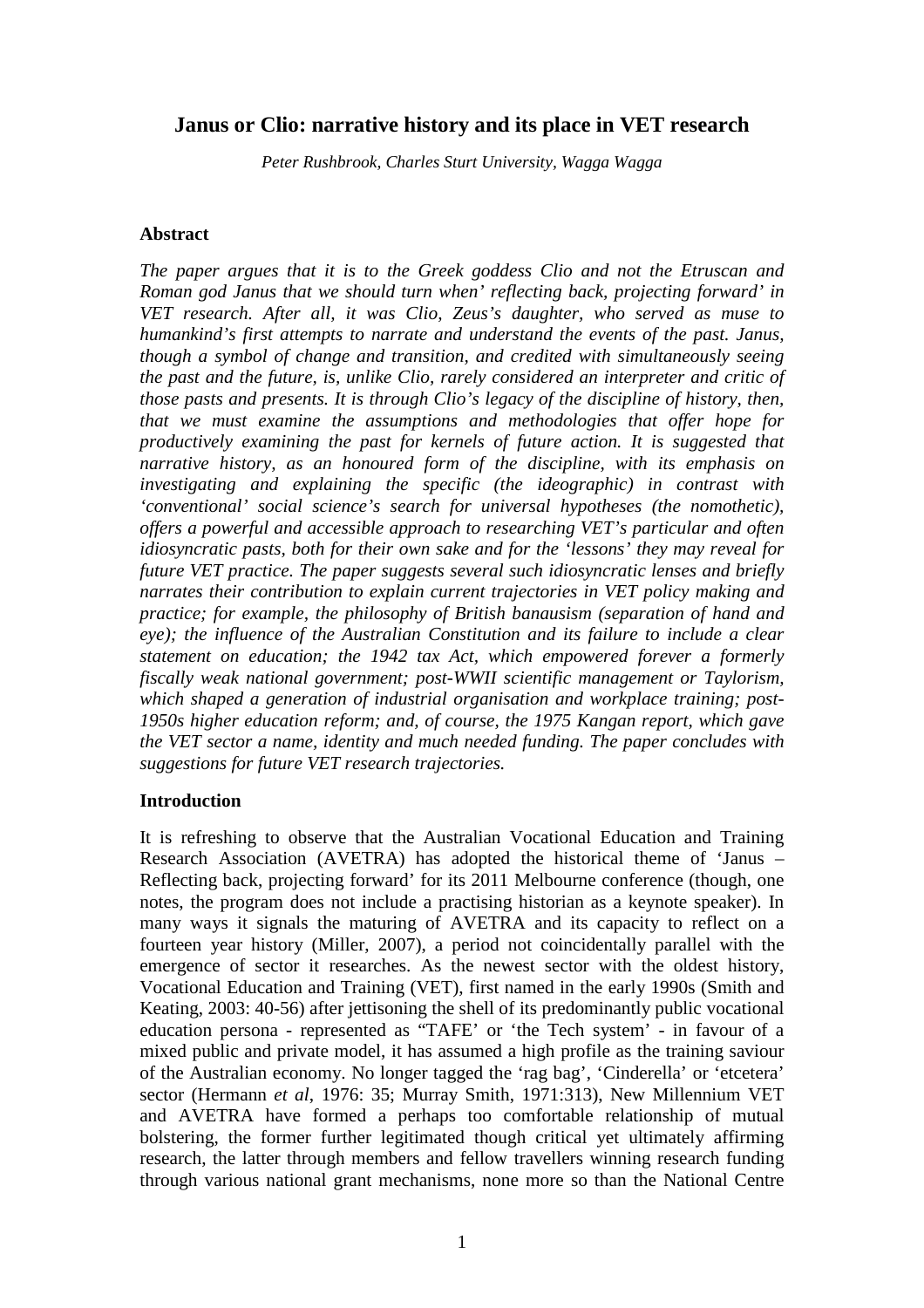for Vocational Education and Research (NCVER). Given the general 'Just in Time' nature of much of this research and its tying to the pragmatic policy and practice needs of government and industry (and guided through annually stated research priorities) (http://www.ncver.edu.au/research/priorities.html. Accessed 25 January 2011), it is timely that a conference theme now offers VET researchers, practitioners, policy makers and observers a chance to stand back a little and reflect, critically if possible, on where AVETRA and the VET sector have come from and where they are going to, and invest the lessons gained in future planning for research and sectoral practice.

It might be suggested, too, that the selection of Janus, the Etruscan and Roman god who opens and shuts, the porter of heaven, and the harbinger of the year ('Jan' – uary) (Smith, 1858: 352), rather than the Greek goddess Clio (Smith, 1858: 460), the muse of history, a daughter of Zeus who inspires reflection on the past (for example, as the logo of Melbourne University Press, publisher of many iconic Australian historical works), represents a tentativeness, even uncertainty, of AVETRA to engage in the project of self-reflection and criticism. While Janus is considered contemporarily as capable of looking forwards and backwards, and therefore an appropriate conference *leitmotif*, this is most likely a misreading of his role in Etruscan and Roman history. So, it is perhaps to Clio rather than Janus that we should turn to seek inspiration for the conference themes; for example, 'Reflecting back…lessons for the future', which this paper addresses.

The paper is organised into five sections reflecting indirectly the suggested conference presentation guidelines (http://avetra.org.au/annual-conference/finalpapers-submission. Accessed 27 January 2011). The abstract and introduction establish the paper's parameters. The literature review and methodology permeate the paper as it is constructed according to the conventions of narrative history writing: the paper itself is a literature review and the methodology assumed through the unstated conventions of archival and documentary research (O'Toole and Beckett, 2010: 59- 60). Taking this into account a case is made for the value of contemporary narrative historical research and representation as a lens to view, interpret and critique the past. A brief overview is given of the discipline's development and its re-working through a cautious re-reading of core postmodern ideas (Rushbrook, 2004; Rushbrook, 2007). A central argument is the value of narrative history assumptions in explaining the unique and the idiosyncratic. Next, several historical examples are drawn from the vocational education and related literature to mine meaning for the construction of contemporary and future VET practice. Finally, there is a brief discussion of the potential of narrative history to contribute to VET research methodologies.

### **(Post) modernising traditional narrative history**

Among narrative historians, then, it is Clio rather than Janus who continues to inspire. W. K. Hancock, arguably Australia's best known international historical scholar, practised research premised on his understanding of the Ancient Greek verb that both defines and enacts Clio's historical endeavour: first, 'I find out by inquiry'; second, 'I narrate what I have found out. Inquiry and narration – that is my craft' (Hancock, 1954: 209). Historical research as the *process* of inquiry with the *product* of narrative remains a disciplinary core into the New Millennium, though, as Lawrence Stone reminds us, may now reside also in one of 'many mansions' (Stone, 1979:4), an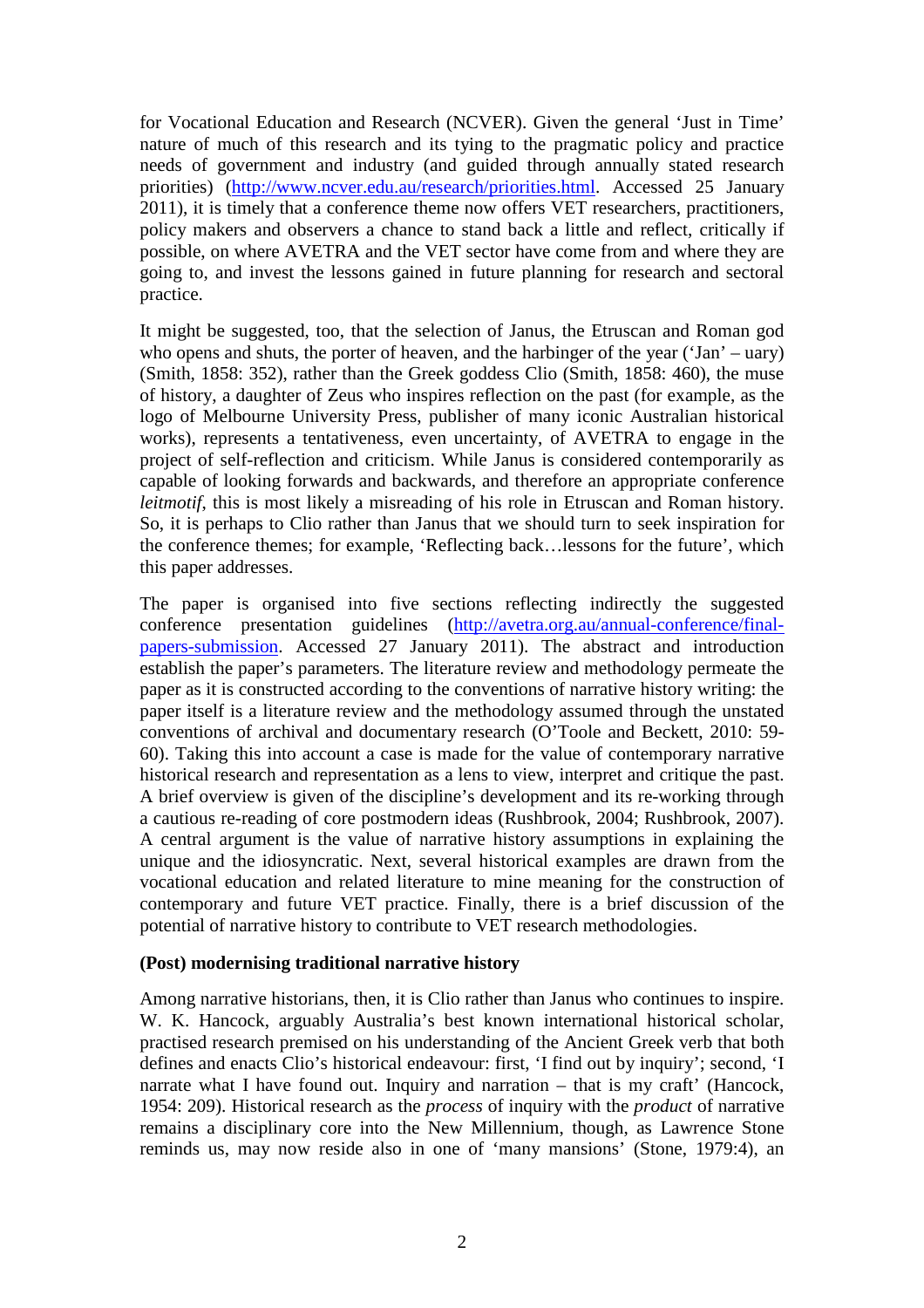interdisciplinary panoply of history melded with literary theory, sociology, political science, economics or psychology, to name but a few (Windschuttle, 1994).

In less disciplinary complex times, classical history was re-engineered into the modern era by nineteenth-century German Romantic Leopold von Ranke. Ranke's principles of historical research underpin, though not uncritically, much that passes today as narrative history best-practice. In establishing history as a university-based discipline Ranke's first principle was '*Wie es eigentlitch gewesen*, or finding out and narrating history 'how essentially it was' (Evans, 2000: 17; Thompson, 2000: 4). Often disparagingly referred to as 'historicism', the approach rests on three principles (Tosh, 2002: 9-12): first, that there is a gulf separating the present from the past – it is indeed a 'foreign country'; the historian's difficult task is to understand and represent the 'mentalities' or 'Otherness' of the past while taking into account his or her 'presentist' assumptions (Thompson, 2000: 4). Second, to better capture these resonances, the historian pays particular attention to *context*, or placing the object of investigation within the age or ages that gave it shape. Third is the recognition of historical *process* or the interconnectivity of events over time. This awareness contributes to the 'much bigger question of how we got from "then" to "now"' (Tosh, 2000: 11).

Ranke's rendition of historicism was underwritten by his introduction to modern history of a rigorous process of inquiry to interrogate the written records of the past, or 'primary sources'. Drawn from Philology and its brief to authenticate a text's veracity with regard to authorship, the methodology forms the bedrock of the narrative historian's craft. Documents are tested for their authenticity, consistency of relationship with similar documents, internal meaning and capacity to provide insights into the thinking of the age.

Once verified the documentary record is used to reconstruct and represent, however imperfectly, the period and events under investigation (Evans, 2000: 18). The narrative employed, according to Roberts (1996: 222), is constructed as a 'reasongiving account of why past actors did what they did' and is the *product* of the *process* of historical inquiry. Further, Roberts continues, 'Narrative historians tell stories about the past because human beings are narrative creatures and action is narrative in character' (Roberts, 1996: 223). 'Gaps' in the evidence informing the story or narrative may be interpreted through employing historian R. G. Collingwood's 'historical imagination', an *a priori* 'web of imaginative construction stretched between certain fixed points provided by statements of the [historian's] authorities (Collingwood, 1989: 242; Russell, 2004: 106). The Rankean method is considered 'scientific' in a modernist sense as the investigative process, regardless of initial hypothesis, problem-posing or theoretical positioning must be prepared to be challenged by the historical investigator's dialogue with the sources: 'The first prerequisite of the serious historical researcher must be the ability to jettison dearly-held interpretations in the face of the recalcitrance of the evidence' (Evans, 2000: 120). This claim to scientific status, though, is often in spite of the natural sciences positioning of the social sciences as 'the poor relation' (Macintyre, 2010).

Using this brief, traditional narrative history is able to illustrate the diversity of human achievement, or not, over time. And, more particularly, according to Evans, history is able to '[restore] individual human beings to history, where social science approaches [have] more or less written them out' (Evans, 2000:248). This is accounting for a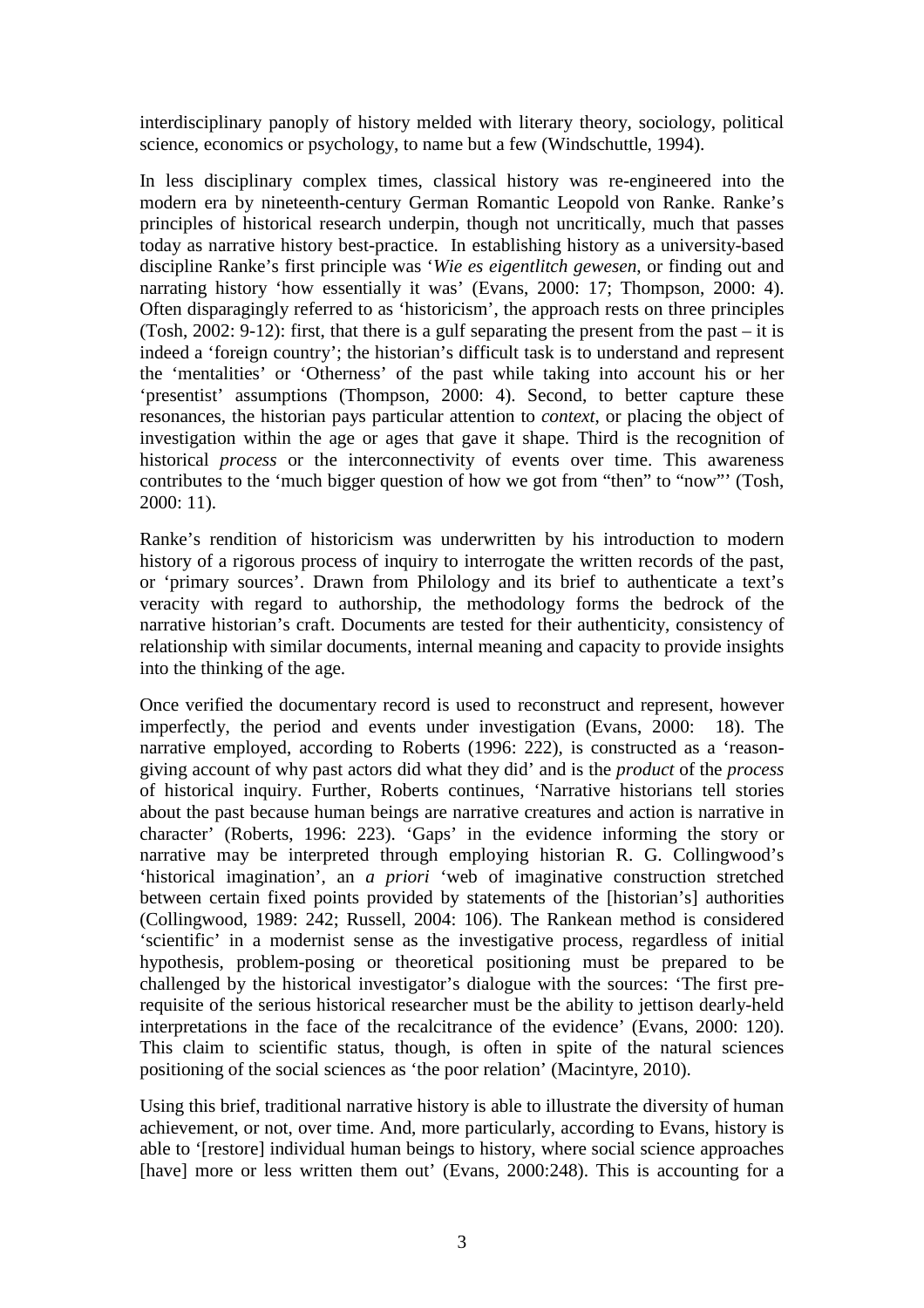range of pasts as worthwhile projects in themselves, without necessarily referring to utility. In doing so, however, such projects *may* provide utility through historical examples of possibilities for 'alternative futures' (Silver, 1990: 1-30) and a sense of 'what is durable and contingent in our present condition' (Tosh, 1991: 19). In so doing the tools of the historian may also be turned to undermine, 'myths which simplify or distort popular interpretations of the past' (Tosh, 1991: 21).

After several millennia history has served humankind well. The Rankean method, an upgrade on classical or antiquarian history, has critically absorbed many of the assumptions of the Enlightenment project, in particular the belief that language is able to represent accurately past realities, that 'the truth is out there', and that the traditional narrative historian enjoys a privileged authority and relationship with his or her sources.

Narrative historians, however, also possess a capacity for self-reflection, self-criticism and change. While retaining faith with Rankean empiricism and induction, they have addressed and captured many ideas suggested as critique by postmodernist discourse (White, 1995; Berkhofer, 1995). Postmodernism's attention to language, culture and ideas, for example, has led to a reassessment of traditional methods of explanation and interpretation. There is a rider, however, that concentration on the 'linguistic turn' does not divert attention from the fact that 'the poor in the past paid for their poverty in the real, physical coinage of disease, suffering and death' (Evans, 2000: 184-5). Discourse analysis has enabled a deeper reading of documentary sources and tools for reflection on the historian's own subjectivity in representing his or her findings. It has forced a fresh self-consciousness on the historian's methods used to construct narrative. With such reflection and a caution founded on experience, one historian concludes that though 'narratives are certainly moulded by the historian's aesthetic sense…they are not inventions' (Tosh, 2002: 196). Postmodern rejection of 'grand narratives', such as technological and moral progress or the inevitability of democracy, has added complexity to subjects already under investigation (Evans, 2000; Thompson, 2000; Tosh, 2002). Nor are traditional narrative historians too fussed about postmodernist claims that traditional narrative historians seek a form of absolute 'truth'. Evans, for example suggests: 'No historians really believe in the *absolute* truth of what they are writing, simply in its *probable* truth, which they have done their utmost to establish by following the usual rules of evidence' (Evans, 2000: 219).

However, as Tosh claims, 'there is a limit beyond which narrative historians will not go in embracing Postmodernism (Tosh, 2002: 194). These include postmodernism's *outright* rejection of the idea of non-discursive realities and their capacity to be represented through language: 'to maintain that *no* text from the past can be read as an accurate reflection of something outside itself flies in the face of common experience' (Tosh, 2002: 195). Evans supports the contention that language and grammar are not arbitrary signifiers, claiming they 'have evolved through contact with the real historical world in an attempt to reconstruct it' (Evans, 2000: 112). A key task of the historian, then, is 'to identify these conventions in their historical specificity, and to take full account of them in interpreting the sources' (Tosh, 2002: 195). Respect for historicity then remains fundamental to the narrative historian's craft and perhaps a source of irreconcilable difference with postmodernism.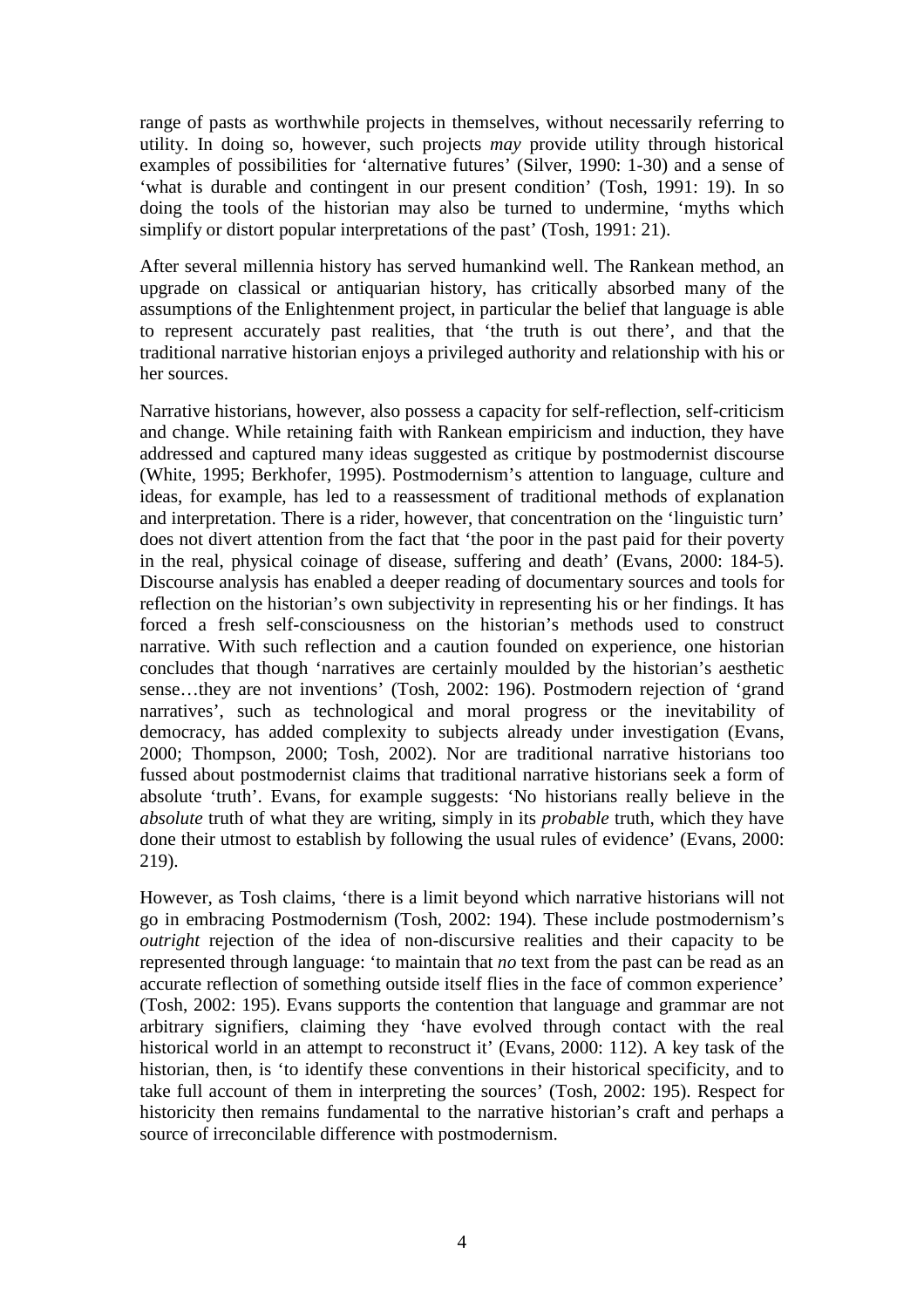In practising their craft of storytelling (Evans, 2000: 74; Russell, 2004: 106) narrative historians have rarely been predisposed to excessive theoretical musings, not from incapacity but rather from an awareness borne of the experience of sacrificing 'the intricacies of history before the god of tidy theory' (Selleck, 1994: 171). Perhaps it was with this in mind that Hancock exclaimed: 'Let historians leave to others the pursuit of abstraction' (Hancock, 1954: 208). However, as Roberts remarks, 'The fact that historians prefer to practise their metaphysics than talk about them does not mean they cannot and should not be discussed and defended' (Roberts, 1996: 225). This challenge suggests that the discipline ought to engage with those aspects of theory that enable it to challenge the naysayers threatening to tear down its core assumptions.

A guiding principle for eschewing theory in favour of complex story telling is the narrative historian's penchant for explaining the specific or 'ideographic' rather than searching for 'nomothetic' universal rules or laws, the domain of other social science disciplines such as sociology and economics. Consequently, historical hypotheses tend to be revealed contextually or thematically rather than as a series of specific preliminary statements (Musgrave, 1970: 1-9). Ideographic knowledge, then, 'is grounded in the study of the uniqueness of personalities, events and processes, while nomothetic knowledge seeks general laws that subsume all possible individual cases' (Holmes, Hughes and Julian, 2007:45).

Contrary to postmodernist claims of slavish adherence to Enlightenment project conceptual canons, traditional narrative historians actually practise their craft as theoretical bower birds, selecting eclectically those glittering baubles aiding their search for meaning, interpretation and explanation (Campbell and Sherrington, 2002: 47). Though undertaken with a 'bottom-line' drawn over notions of representation, contextual understanding and modest truth claims, this theoretical eclecticism does not preclude the incorporation of postmodernist thinking: grand narratives are treated with suspicion; absolute 'truth' is rarely claimed; 'presentist' or contemporarily situatedness is explicitly acknowledged; source materials are vigorously, even discursively analysed; consideration of the past as 'Other' remains central to historical understanding; and the language of narrative representation is consciously considered in any authorial act. As Tosh remarks, Historians 'know that the sources do not "speak" directly, that facts are selected, not given, that historical explanation depends on the application of hindsight, and that every historical account is in some sense moulded by the aesthetic and political preferences of the writer' (Tosh, 2002: 198). However, as Evans reminds those who may respond that this denies the possibility of truth claims: 'In the end it is not the case that two historical arguments which contradict each other are equally valid, that there is no means of deciding between them as history because they are necessarily based on different political and historical philosophies. It is one thing to say different historians use the same sources to ask different questions, quite another to say that they use them for the same question and come up with diametrically opposed answers…these arguments cannot be both correct' (Evans, 2000: 219-220). The truth thus mediated, speaks.

So then, what can knowers of Clio offer the VET researcher? Given that traditional narrative history may claim, through theoretical eclecticism and archival and documentary research methodologies, both contemporary ontological and epistemological licence to inquire and narrate the past, is it able to offer the VET researcher a vision of 'alternative futures' through mining meaning from the example of past comparable events? It is to this challenge I now turn.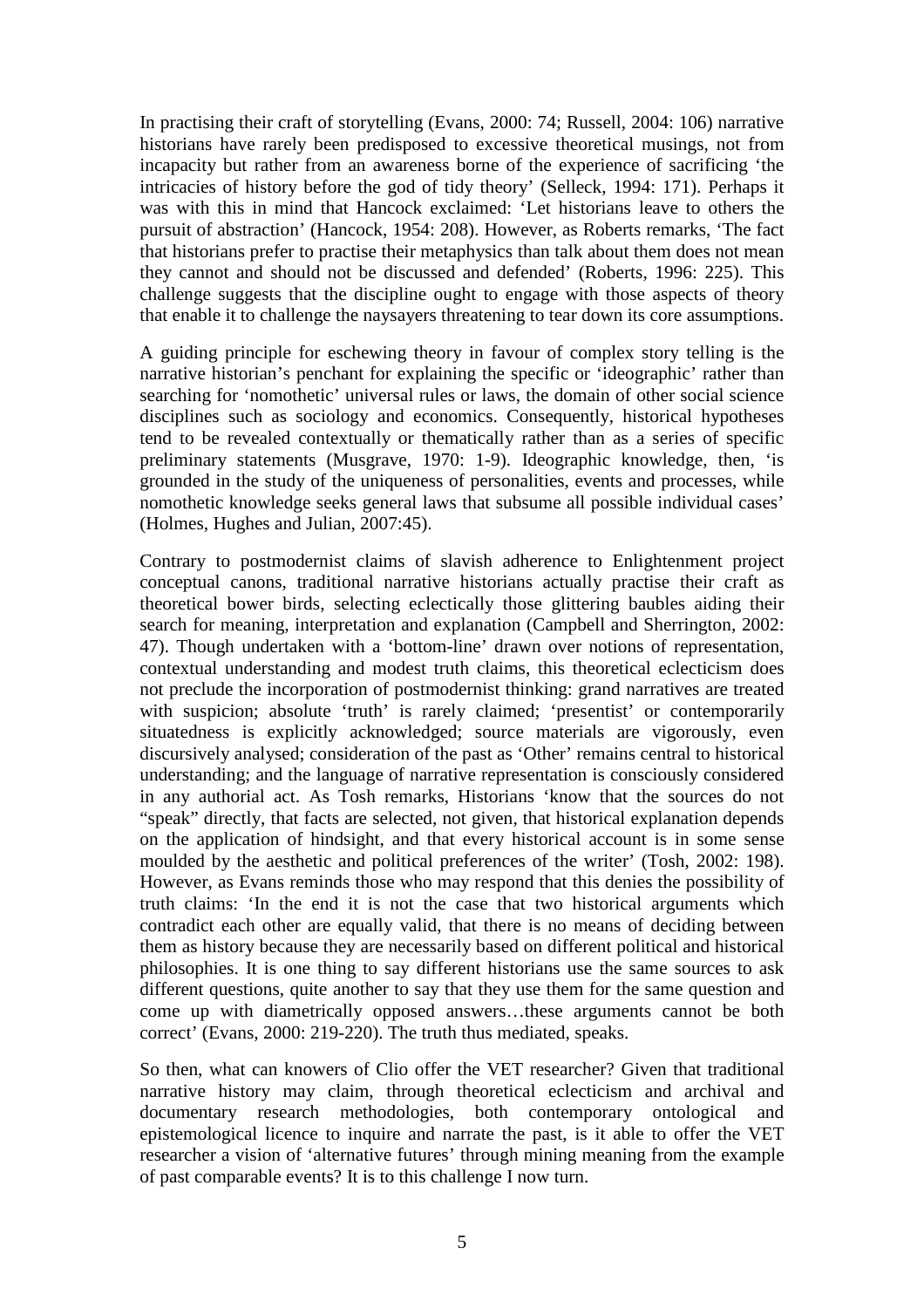## **The past is a foreign country: examples and prospects for VET**

The 1953 L. P. Hartley novel *The Go Between* opens with the famous sentence, 'The past is a foreign country; they do things differently there.' This suggests, as discussed above, that a contemporary reading of historical events requires a complex understanding of 'Other' pasts, a capacity to put oneself in past shoes. The French *Annales* school acknowledges that this is extremely difficult as it demands an awareness of the 'mentalities' underpinning material life, including contingent and changing forms of social organisation and the agential time of individuals (Tosh, 1991: 125; Evans, 2000: 154-155; Thompson, 2000: 30). Australian historian Greg Dening refers to this capacity as the ability to engage with 'Deep Time': 'that feeling for the past that can only be matched by the hours, the days, the months, the years she or he sits at the desks of the archives' (Dening, 2004: 42-43).

In recent work on VET history I have applied theoretical constructs to the reading of an industrial training accident and social memory (Rushbrook, 2008) social class and the development of Victorian Junior Technical Schools (Rushbrook and Preston, 2009), and policy theory and the emergence of middle-level certificate programs (Rushbrook, 2007a) and the Kangan Report (2010). In this paper, based on the assumptions of 'deep time' engagement with the VET sector, I will flag briefly five historical constructs that I believe inform sectoral trajectories in various ways: the philosophy of British banausism (separation of hand and eye); the influence of the Australian Constitution and its failure to include a clear statement on education; the 1942 Tax Act, which empowered forever a formerly fiscally weak national government; post-WWII scientific management or Taylorism, which shaped a generation of industrial organisation and workplace training; post-1950s higher education reform; and, of course, the 1975 Kangan report, which gave the VET sector a name, identity and much needed funding. They have been selected as examples of historical 'lenses' that pre-figure and inform many contemporary VET narratives. They have been outlined without integration or critique within or from a theoretical position. This is not to say, though, that this will not occur in future work as these constructs are further re-positioned within emerging 'deep time' story lines.

### *British Banausism*

Vocational education historian Stephen Murray Smith argues that there is 'a banausic quality in technical education which relegates it to second place, despite its direct relevance to our survival as a nation' (Murray-Smith, 1965: 170). By this he means a pervading societal de-valuing of 'hand's based' manual and trades work and education over 'mind based' non-manual and professional work. This is a peculiarly British phenomenon, particularly when compared with countries such as Germany and large parts of the United States which practise greater 'parity of esteem' between the two. The term originates from the Ancient Greek 'banausos', which refers to the class of manual labourers and artisans. Within classical Greek society manual labourers were a necessary underclass living above the level of slaves but well below that of the Greek citizen elite who lived for reason and leisure ('arete') alone. Philosophers such as Plato and Aristotle argued that those who worked with their hands were less likely to preserve the values of the state and were to be treated warily. Banousos was transformed into 'Banausic', a pejorative adjective, in mid-nineteenth century Britain, following the revival of classical education and the Industrial Revolution. In many ways it signified the differences between the emerging working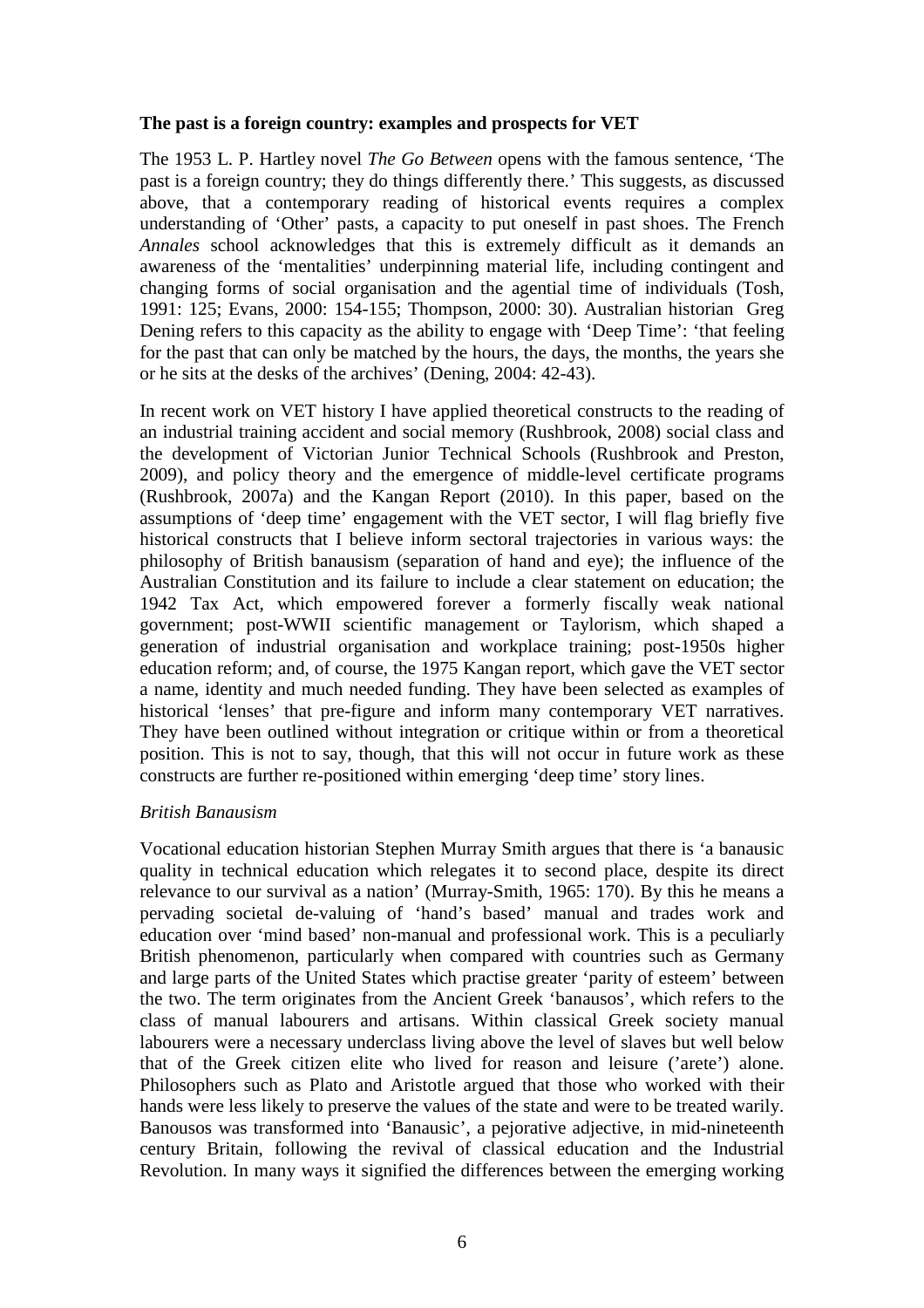and middle classes, and reflected in the growth of a mass public education system that separated out manual and mental skills training through the creation of vocational and 'high' schools (Hermann et al, 1971: 19-27).

In Australia the banausic tradition permeates educational discourse through such discussions as the 'education versus training' debate. This is more than implied, for example, in the Martin Report (1964) that was instrumental in creating postcompulsory technical colleges and Colleges of Advanced Education. In arguing for a separation of lower level manual vocational courses from professional programs it suggested that the new colleges' prestige could be further enhanced by 'the physical separation of the students in the recreational and trade courses from those in the general diploma courses…their presence…is inappropriate' (Martin, 1964: 166). On the eve of the VET sector, too, the banausic tradition was hinted at in the Finn Review on postcompulsory participation of the young in vocational education: 'Both individual and industry needs are leading to a convergence of general and vocational education' (Finn, 1992: ix). The debate continues.

### *The Australian Constitution and the 1942 Tax Act*

The Australian Constitution makes no provision for education, apart from obscure references to provide benefits to students (Part IV: 51: xxiiiA) and various sections referring to the Commonwealth's powers to provide grants to states. In 1943 Chief Justice Latham, for example, stated in a case testing Commonwealth powers over education: 'The Commonwealth Parliament has no powers to legislate with respect to the subject of education as such' (Tannock, 1973: 170).

So, how then did the federal government win the financial and policy control it now enjoys over the states? In a flash of genius, Prime Minister John Curtin transformed Commonwealth powers overnight by usurping the States' rights to collect income tax Day, 1999). He did this in response to the early 1940s climate of 'total war' and the need to develop a national industry and defence response to the imminent threat of Japanese invasion. Through the 1942 Tax Act he rapidly transformed Canberra from a rural rump with limited fiscal controls over the states to the totalising powerhouse we know today. Extended from a temporary to a permanent basis in postwar years the Chifley government established the basis for the annual distribution of funds to the states, now known as the Council of Australian Government. It is here that tax revenue is argued for and distributed as grant income, inevitably with policy hamstrings. Through this mechanism the Commonwealth has side-stepped its lack of constitutional responsibility for education and achieved influence through an institutional system of sanctions, bribery and blackmail (Spaull, 1987; Bolton, 1990: 3-58). Without it, current state and federal VET arrangements would not be the same.

#### *Scientific management or Taylorism*

While I have argued in other places for the overwhelming influence of scientific management or Taylorism over contemporary organisational and VET practice (Rushbrook, 2007a; Clemans and Rushbrook, 2011), perhaps not more so than in the creation of Competency Based Training, the essentials are worth repeating. In the first quarter of the Twentieth Century, Scientific Management claimed to develop a 'science of work' through the use of proven empirical data collection methods to break down tasks into their component parts and efficiently and cost-effectively redesign the workplace to achieve greater levels of productivity and profit. Workers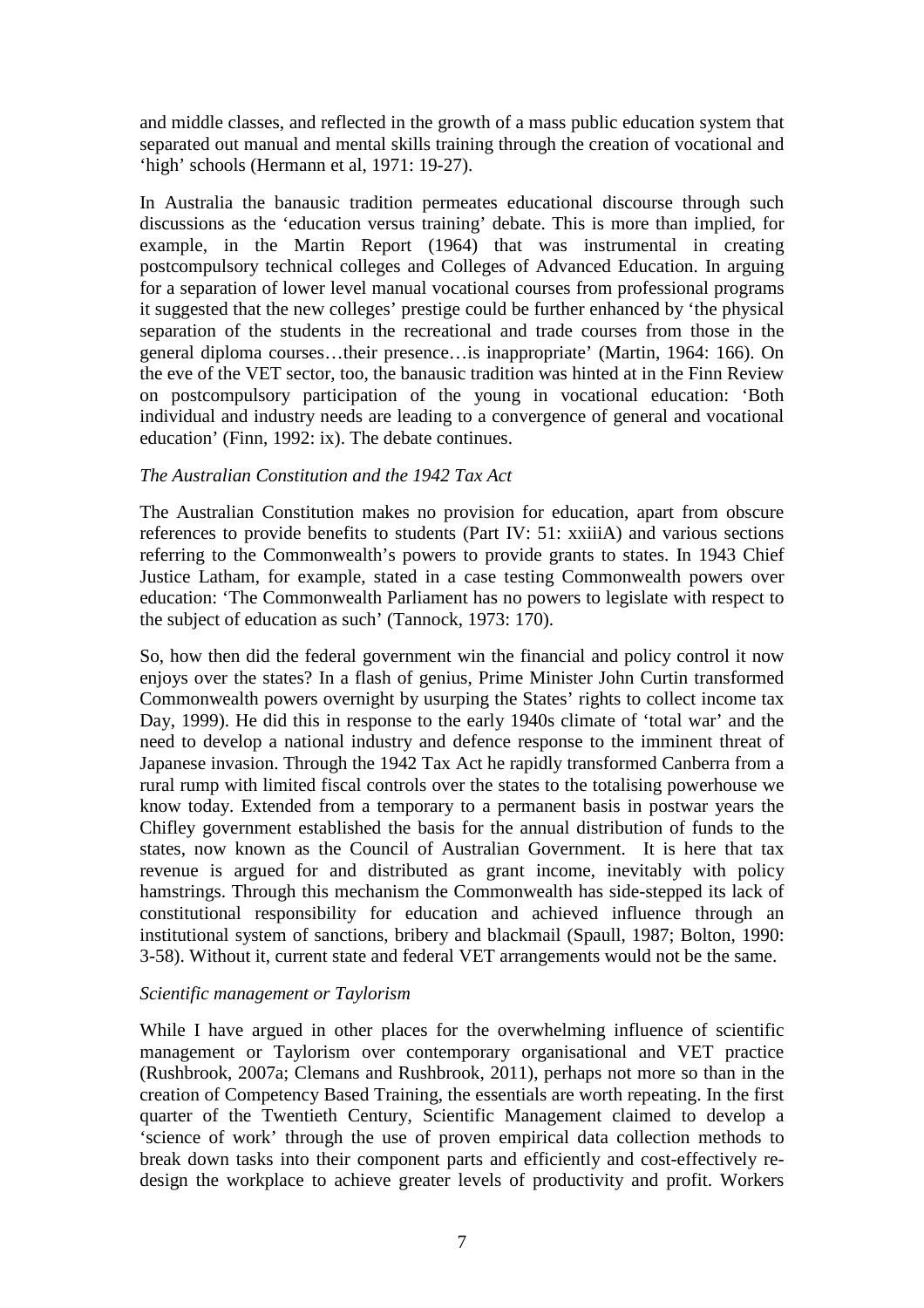were then matched and trained to perform and consistently repeat these narrowly defined tasks. The most popular representation of Scientific Management was the assembly line, first used on a large scale in Henry Ford's production of the T Model (and the origin of scientific management's other pseudonym, 'Fordism'). While tempered in contemporary industrial practice one may still argue for its continuing influence over workplace practice, even though thinly disguised as lean production or human capital management strategies. A useful historical project would be to critique and map the legacy of Taylorism against the introduction of these practices.

## *The Kangan Report 1974*

Of course contemporary VET would not be the same or even exist without the seminal work of the Kangan Report (Kangan, 1974). His foresight in introducing the concepts of recurrent education and lifelong learning reflects strongly New Millennium approaches to adult and workplace vocational education. It should be remembered, however, that Kangan's particular application of recurrent education and lifelong learning was drawn from the International Labour Organisation and the Organisation for Economic Cooperation and Development, which saw them as part of a strategy for closely connecting educational and economic systems in a way that contributed to a more efficient and productive capitalism. In this sense, then, recurrent education and lifelong learning were Trojan horses, serving the interests of selfselected, self-directed non-credentialled adult learning yet containing within them possibilities for the other-directed and formal outcomes-based vocational training technologies we are so familiar with today. It is this turn that Kangan feared: that the needs of industry would take priority over the vocational and educational needs of individuals (Rushbrook, 2010: 53). Perhaps this was the price of his failure in the report to reconcile personal and public advantage in vocational education provision? To debate the mid 1970s intentions of the Kangan Report and its New Millennium outcomes might provide useful fodder for reinventing VET to include the voices of the report's original intended audience – Australian citizens and consumers of vocational education, rather than dominating industry groups and government bureaucrats?

## **Conclusion**

The paper makes four broad points. First, it argues that AVETRA should engage in a deeper and broader process of critical reflection of its research work over the past fourteen years with a view to adopting a more eclectic and independent approach. Second, it suggests that a useful research paradigm to gain insights for this process might be drawn from the discipline of history and in particular its story telling subbranch of narrative history. Third, it outlines the essentials of narrative history research, including its origins, contemporary iterations and possibilities for linking the past with the future, whether recording the past for its own sake or gleaning insights for improved future practice. Fourth and finally, it suggests starting points for such an investigation through noting four varied areas of VET history that have strongly influenced the sector's current shape: British banausism, the Australian Constitution and the 1942 Tax Act, scientific management or Taylorism and the Kangan Report.

In conclusion, it may be suggested that the approach outlined may yield, according to Lipstadt, 'inconvenient history' (Lipstadt, 2005: 301) (to say nothing of inconvenient truths) or outcomes that challenge current VET ways of doing things through the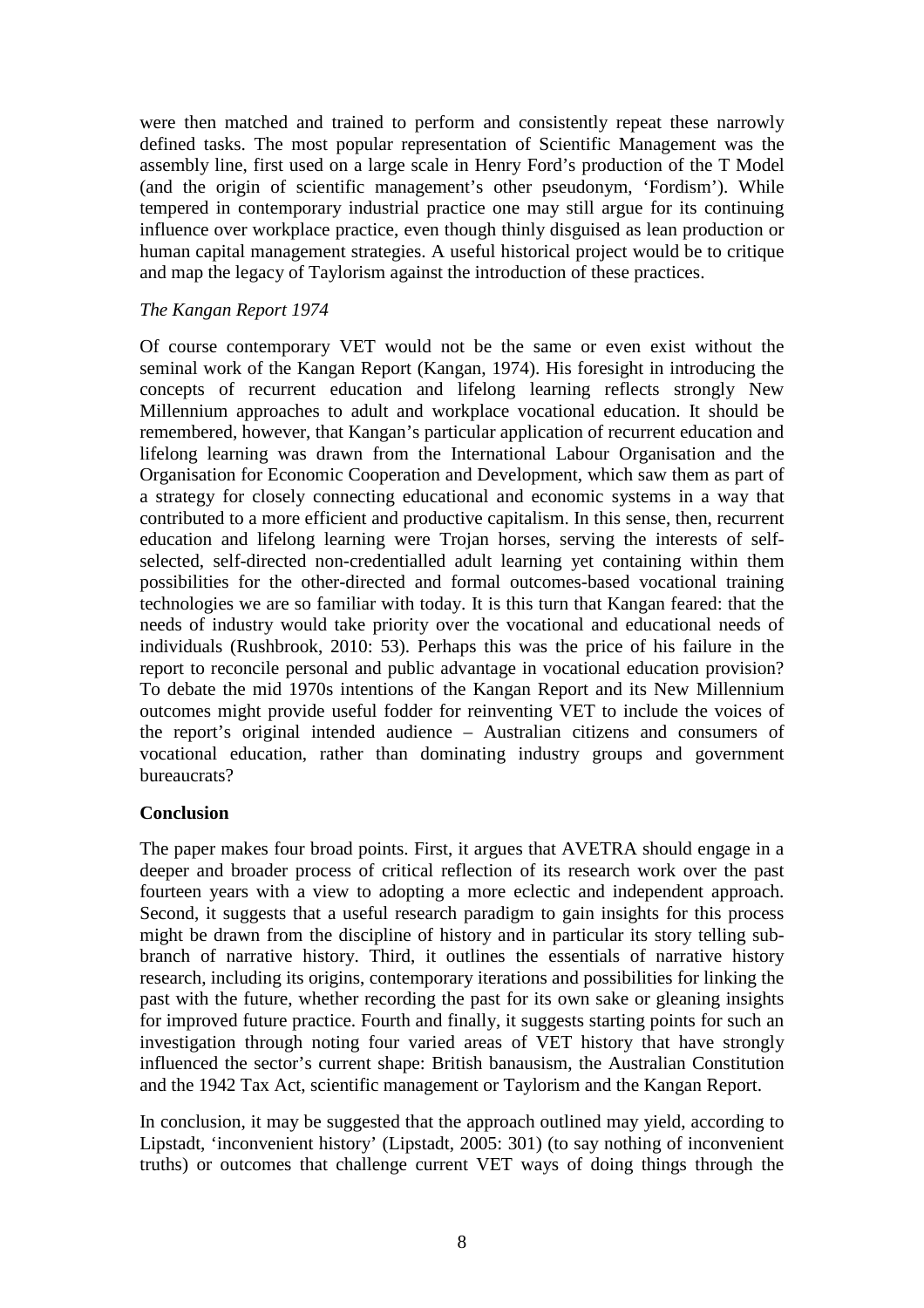revelation of new insights - whether new 'facts', forgotten practices or new questions. This is as it should be.

#### **References**

- Berkhofer, Robert F. (1995). Beyond the great story: history as text and discourse. Harvard University Press, USA.
- Bolton, Geoffrey (1990). The middle way. The Oxford History of Australia Volume 5, 1942-1988. Oxford University Press, Melbourne.
- Campbell, Craig and Sherrington, Geoffrey (2002). The history of education: The possibility of survival. Changes: Transformations in Education, 5:1, 46-64.
- Clemans, Allie and Rushbrook, Peter (2011). Competency-based training and its impact on workplace learning in Australia. In Margaret Malloch, Len Cairns, Karen Evans and Bridget N. O'Connor (eds), *International Handbook of Workplace Learning*, Sage, London, UK.

Collingwood, R. G. (1989). The idea of history. Oxford University Press, Oxford.

- Day, David (1999). John Curtin: a life. Harper Collins, Sydney.
- Dening, Greg (2004). Living with and in deep time. In Macintyre, Stuart (ed.), The historian's conscience: Australian historians on the ethics of history. Melbourne University Press, Melbourne.
- Evans, Richard J. (2000). In defence of history. Granta, London.
- Finn, Brian (Chair) (1992). Young people's participation in post-compulsory education and training: report of the Australian Education Council Review Committee. Australian Government Printing Service, Canberra.
- Hancock, W. K. (1954). Country and calling*.* Farber & Farber, London.
- Kangan, Myer (Chair) (1974). TAFE in Australia: report on needs in technical and further education. Australian Government Printing Service, Canberra.
- Hermann, G. D., Richardson, E. and Woodburne, G. J. (1976). Trade and technician education: principles and issues. Cassell, Australia.
- Holmes, David, Hughes, Kate, and Julian, Roberta (2007). Australian sociology: a changing society. Pearson, Sydney.
- Lipstadt, Deborah E. (2005). History on trial. Harper Collins, New York.
- Macintyre, Stuart (2010). The poor relation: a history of social sciences in Australia. Melbourne University Press, Melbourne.
- Martin, L. H. (chair) (1964). Tertiary education: report of the Committee on the future of tertiary education in Australia. Commonwealth Government Printer, Canberra.
- Miller, Cydde (2008). The history and achievements of the Australian Vocational Education and Training Research Association (AVETRA) 1997-2007. AVETRA, Sydney.
- Murray-Smith, Stephen (1965). Technical education: a historical sketch. In Wheelwright, E. L. Higher education in Australia. Cheshire, Sydney.
- Murray-Smith, Stephen (1971). Technical education. In A. G. Maclaine and R. Selby-Smith (eds), Fundamental issues in Australian education: a book of essays and readings. Ian Novak, Sydney.
- Musgrave, P. W. (1970). Sociology, history and education: a reader. Methuen and Co., London.
- O'Toole and Beckett, David (2010). Educational research: creative thinking and doing. Oxford University Press, Melbourne.
- Roberts, Geoffrey (1996). Narrative history as a way of life. Journal of Contemporary History, 31, 221-225.